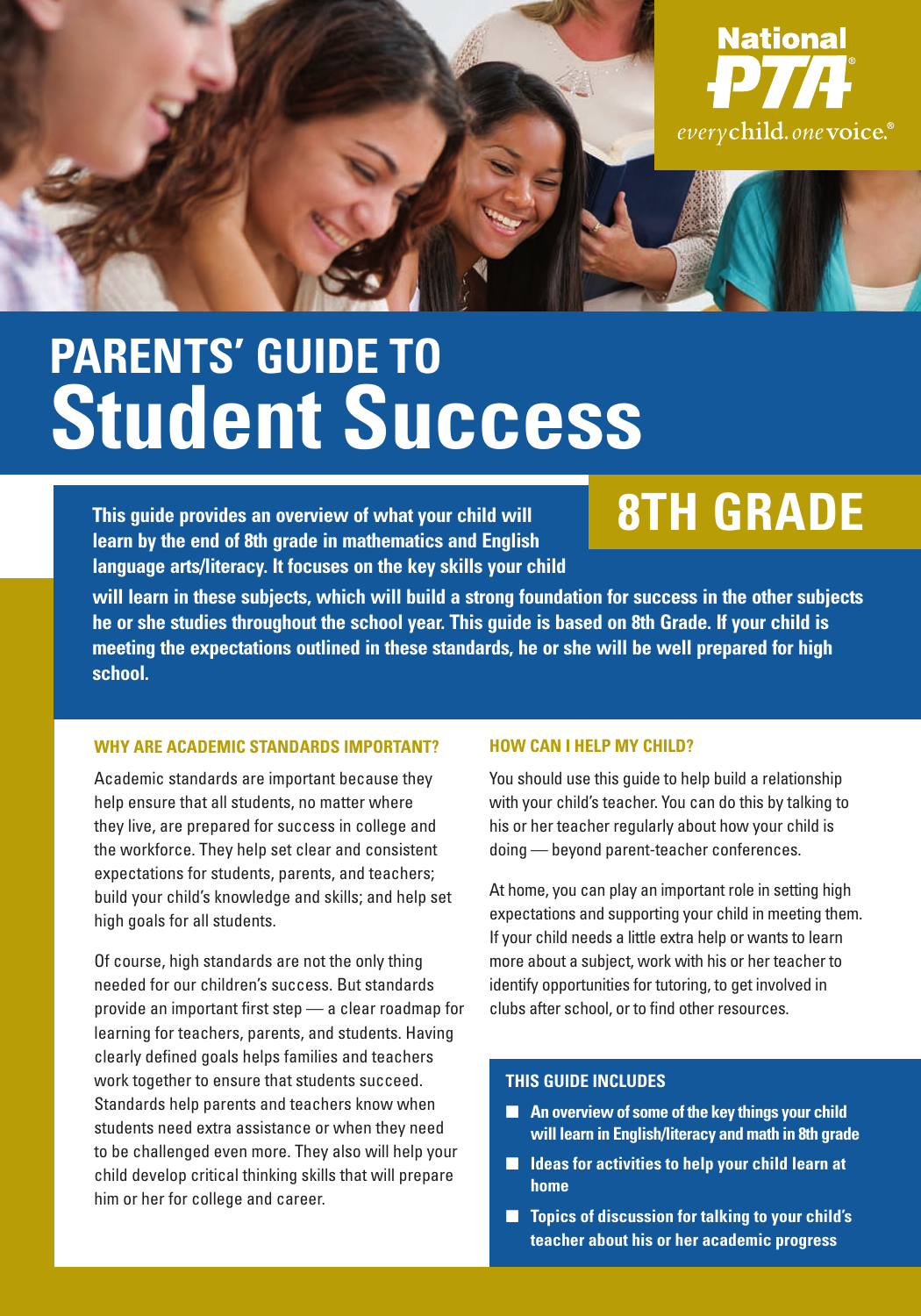# **English Language Arts & Literacy**

To prepare for bigger challenges in high school, 8th grade students must grapple with major works of fiction and nonfiction that extend across cultures and centuries. As they work diligently to understand precisely what an author or speaker is saying, students also must learn to question an author's or speaker's assumptions and assess the accuracy of his or her claims. They also must be able to report findings from their own research and analysis of sources in a clear manner.

### **A Sample of What Your Child Will Be Working on in 8th Grade**

- Citing the evidence that most strongly supports an analysis of what is explicitly stated and/or implied from a book, article, poem, or play
- Analyzing where materials on the same topic disagree on matters of fact, interpretation, or point of view
- Learning how authors support their ideas through word choice, sentence and paragraph structure, and other methods
- Building writing around strong central ideas or points of view; supporting the ideas with sound reasoning and evidence, precise word choices, smooth transitions, and different sentence structures
- Planning and conducting research projects that include several steps and use many credible and documented print and digital sources
- Analyzing the purpose of information presented in diverse media (e.g., print, TV, web) and evaluating its social, political, or commercial motives
- Presenting findings and claims to others, emphasizing key points with relevant evidence and sound reasoning, adapting speech to the audience and the formality of the setting, and responding to questions and comments with relevant observations and ideas
- Using strong, active verbs to create a clear picture for the reader (e.g., walk, skip, meander, lurch, limp)
- Interpreting figures of speech (e.g., irony, puns) and developing a large vocabulary of general academic words and phrases

### **Talking to Your Child's Teacher**

ational

#### **Keeping the conversation focused.**

When you talk to the teacher, do not worry about covering everything. Instead, keep the conversation focused on the most important topics. In 8th grade, these include:

- Reading closely and drawing evidence from grade-level fiction and nonfiction works that most strongly supports an analysis of the material
- Developing a rich vocabulary of complex and sophisticated words and using them to speak and write more precisely and coherently

Ask to see a sample of your child's work. Ask the teacher questions such as: Is this piece of work satisfactory? How could it be better? Is my child on track? How can I help my child improve or excel in this area? If my child needs extra support or wants to learn more about a subject, are there resources to help his or her learning outside the classroom?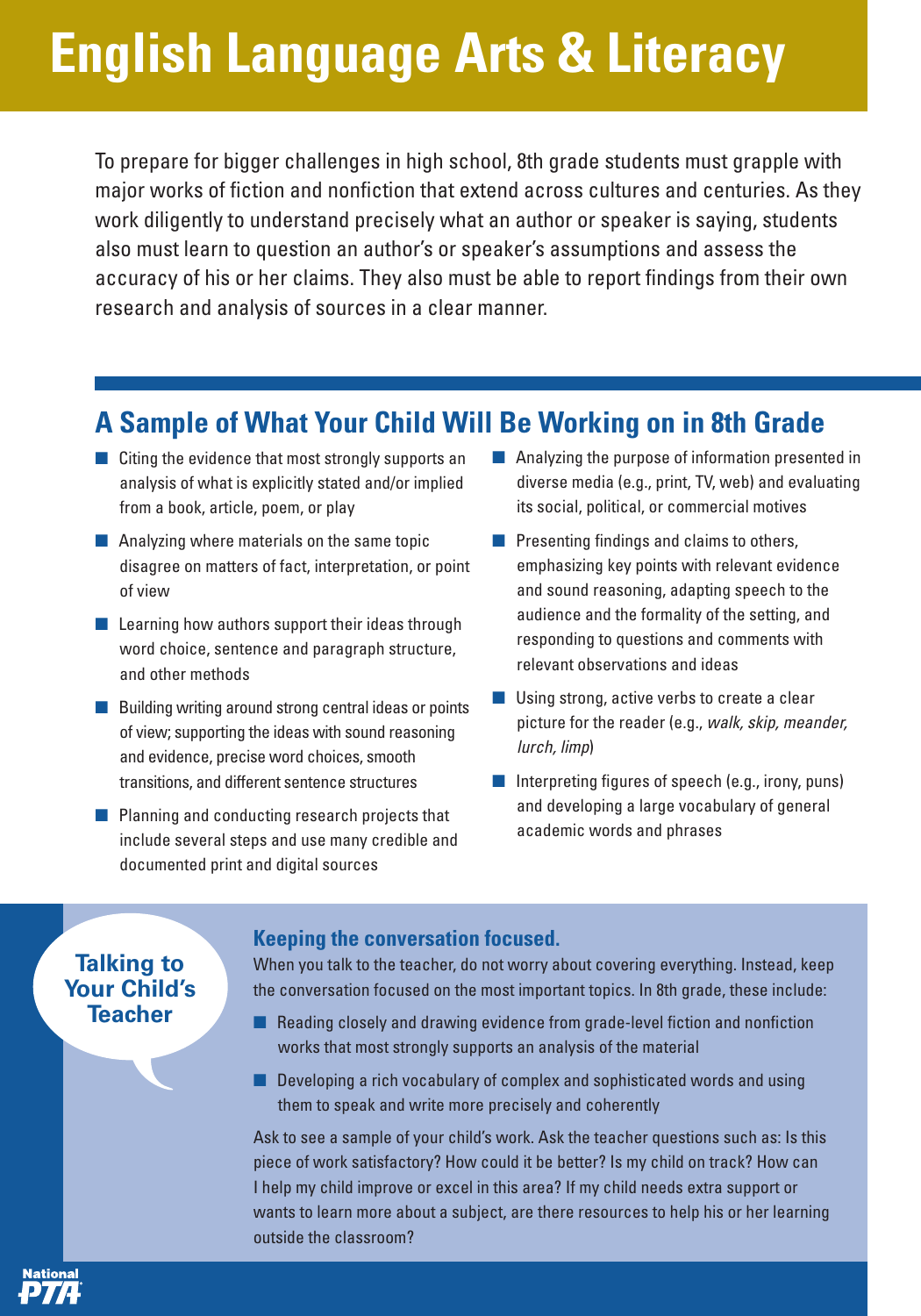## **Mathematics**

In 8th grade, your child will learn a number of skills and ideas that he or she must know and understand to be ready for college and career. Your child will continue to learn how to write and reason with algebraic expressions. Your child also will make a thorough study of linear equations with one and two variables. Building on previous work with relationships between quantities, your child will be introduced to the idea of a mathematical function. And your child will prepare for high school geometry by understanding congruence (same shape and size) and similarity of geometric figures.

## **A Sample of What Your Child Will Be Working on in 8th Grade**

- Understanding slope, and relating linear equations in two variables to lines in the coordinate plane
- **B** Solving linear equations (e.g.,  $-x + 5(x + \frac{1}{3}) =$  $2x - 8$ ); solving pairs of linear equations (e.g.,  $x + 6y = -1$  and  $2x - 2y = 12$ ; and writing equations to solve related word problems
- Understanding functions as rules that assign a unique output number to each input number; using linear functions to model relationships
- Analyzing statistical relationships by using a bestfit line (a straight line that models an association between two quantities)
- $\blacksquare$  Working with positive and negative exponents, square root and cube root symbols, and scientific notation (e.g., evaluating  $\sqrt{36 + 64}$ ; estimating world population as 7 x 109 )
- Understanding congruence and similarity using physical models, transparencies, or geometry software (e.g., given two congruent figures, show how to obtain one from the other by a sequence of rotations, translations, and/or reflections)
- Understanding and applying the Pythagorean Theorem ( $a^2 + b^2 = c^2$ ) to solve problems

### **Keeping the conversation focused.**

When you talk to the teacher, do not worry about covering everything. Instead, keep the conversation focused on the most important topics. In 8th grade, these include:

- Linear equations with one and two variables
- Functions
- Congruence and similarity of geometric figures

Ask to see a sample of your child's work. Ask the teacher questions such as: Is this piece of work satisfactory? How could it be better? Is my child on track? How can I help my child improve or excel in this area? If my child needs extra support or wants to learn more about a subject, are there resources to help his or her learning outside the classroom?

### **Talking to Your Child's Teacher**